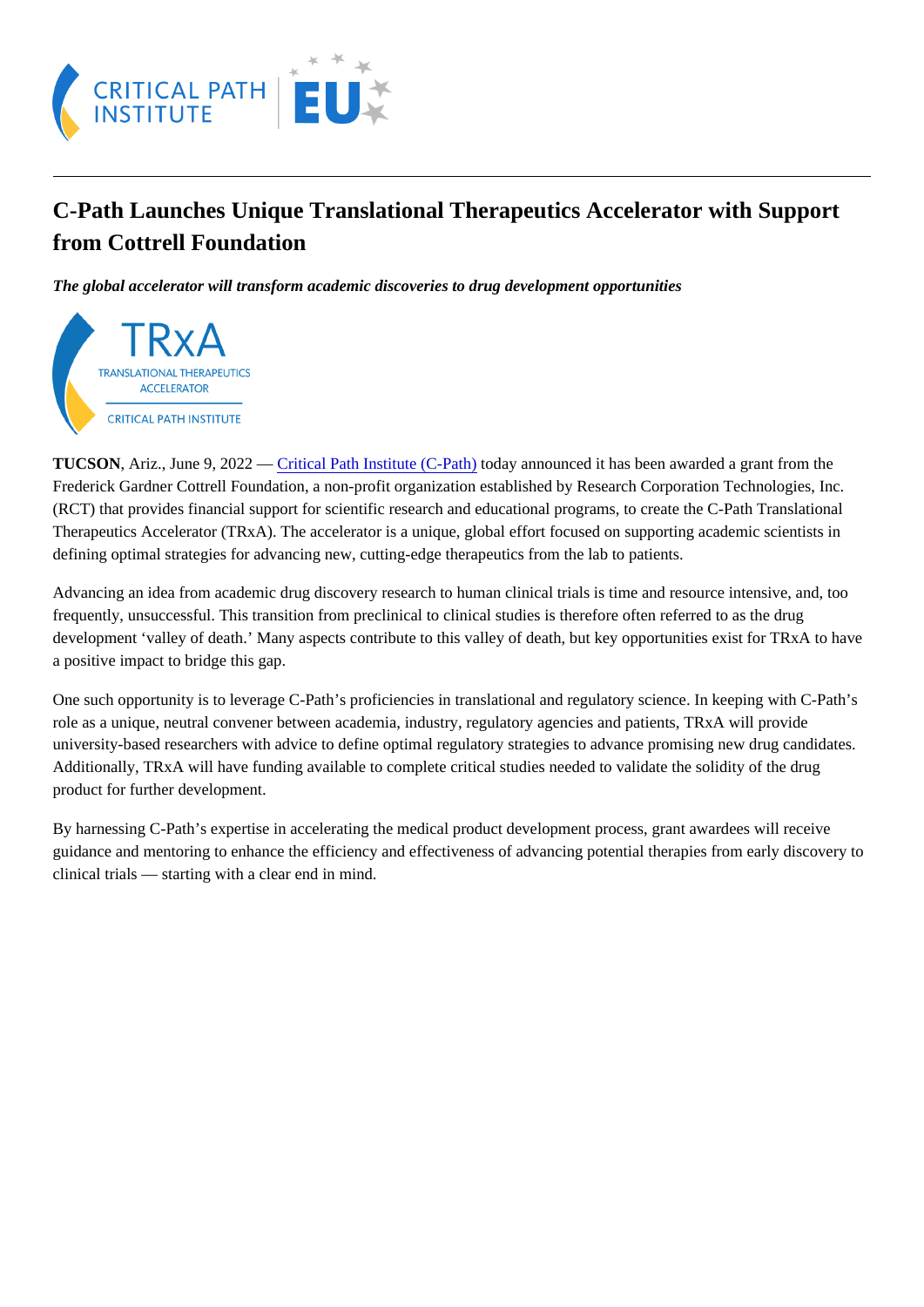Leading TRxA is newly hired Executive Directolaaike EvertsPh.D., a pharmaceutical scientist with broad experience in drug delivery, discovery and development. Everts previously led a drug discovery program at the University of Alabama at Birmingham, and also has expertise in a CDMO environment for drug formulation and manufacturing. She will apply her firsthand experience to provide pivotal leadership, as TRxA begins accepting applications and issuing awards.

"I am honored and excited to have the opportunity to shepherd TRxA through its growth into a world-class drug accelerator program," said Everts. "Helping academic researchers move their innovative ideas for new drugs from concept to reality is a personal passion, and a multidisciplinary team approach is critical to bringing new therapies to patients as quickly as possible."

"C-Path is exceptionally well-suited to offer a novel translational accelerator program that will support a comprehensive strategic approach for academic groups facing the valley of death," explained Klaus Romero, M.D., M.S., F.C.P., C-Path's Chief Science

Officer and Executive Director of Clinical Pharmacology. "In this accelerator model, C-Path will leverage our core competencies to provide strategic and tactical regulatory science guidance, engage relevant stakeholders when needed and bring diverse expertise to pivotal early-stage study design and implementation."

"Our Cottrell Foundation has been a supporter of C-Path from its inception, and we have watched it develop into a worldclass organization that catalyzes the development process of new medicines working with the FDA, EMA, industry, academia and patients. TRxA represents a unique opportunity to harness the strengths of C-Path to optimize the advancement of new therapies originating at universities and research institutions worldwide, and we're proud to partner with C-Path on this innovative venture," said Shaun Kirkpatrick, President, Biotechnologies, at RCT. "TRxA will provide resources and expertise to support academic scientists in developing a robust research plan and validating comprehensiv data packages for potential drug candidates, a key to garnering interest from biotechnology and pharmaceutical compani who would further work with the academic scientist to bring promising drug candidates to the health care setting."

To learn more about TRxA, be informed when the award application period opens and how to apply for an award, visit [c-path.org/programs/trx](https://c-path.org/programs/trxa)acontact C-Path  $\frac{\partial \text{dR}}{\partial x}$ c-path.org.

## About C-Path

Critical Path Institute (C-Path) is an independent, nonprofit organization established in 2005 as a public and private partnership. C-Path's mission is to catalyze the development of new approaches that advance medical innovation and regulatory science, accelerating the path to a healthier world. An international leader in forming collaborations, C-Path has established numerous global consortia that currently include more than 1,600 scientists from government and regulatory agencies, academia, patient organizations, disease foundations, and hundreds of pharmaceutical and biotech companies Path U.S. is headquartered in Tucson, Arizon Path in Europis headquartered in Amsterdam, Netherlands Candath [Ltd.](https://c-path.eu/) operates from Dublin, Ireland with additional staff in multiple other locations. For more information, past torg